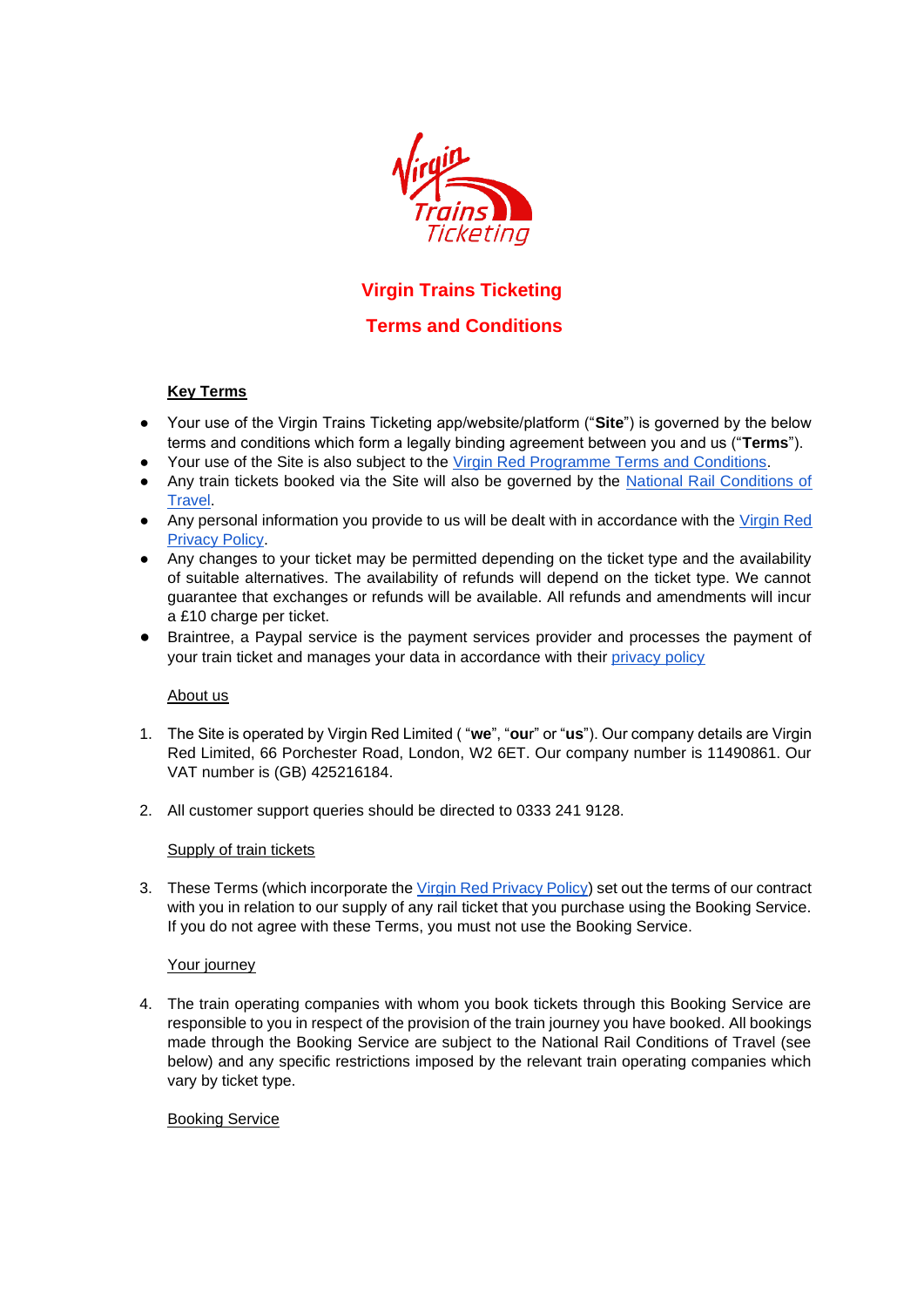- 5. The Site offers visitors the ability to book tickets for rail travel across Great Britain ("**Booking Service**"). We do not currently have tickets for travel outside of Great Britain, tickets for travel by means other than rail, season tickets or rovers/ranger tickets.
- 6. The Booking Service has been created to provide you with travel information across the rail network in Great Britain to enable you to make rail ticket purchases.
- 7. You agree that you will only use the travel information facilities of the Booking Service in good faith to gather information for yourself or another individual who intends to use or make use of the Booking Service to purchase rail tickets.
- 8. You confirm that you have the authority to use the credit/debit card details you provide for the purpose of settling any payments you owe to us. You understand that payment for your booking is processed by PayPal (Europe) S.a.r.l. et Cie, S.C.A in accordance with their [Privacy Policy.](https://www.braintreepayments.com/gb/legal/braintree-privacy-policy) The transaction on your payment card statement will appear as 'Srt\*VIRGINTRAINSTICKET' You also agree that all information supplied by you in using the Booking Service is accurate and that you will not make any speculative, false or fraudulent reservations. You further agree that you will only use the travel services reservations facilities of the Site to make reservations or purchases for yourself or another person on whose behalf you are legally entitled to act.
- 9. We shall not be obliged to sell tickets or reserve a seat for a person or persons who we have reason to believe may be intending to use it, or the proposed method of payment, fraudulently. You acknowledge that you will be financially responsible for any bookings made through the Booking Service using your details.
- 10. If you cannot produce a valid ticket for the class of accommodation and service you are using, you will have to pay the appropriate fare or could face paying a penalty fare.
- 11. The prices quoted on the Site are in Pounds Sterling  $(E)$ . Tickets must be paid for using a UK credit or debit card.

#### National Rail Conditions of Travel

- 12. All bookings are subject to these Terms, the [Virgin Red Programme Terms and Conditions](https://www.virgin.com/virgin-red/terms-and-conditions) [a](https://www.virgin.com/virgin-red/terms-and-conditions)nd the [National Rail Conditions of Travel.](https://www.nationalrail.co.uk/National%20Rail%20Conditions%20of%20Travel.pdf)
- 13. The National Rail Conditions of Travel (as updated from time to time) sets out the minimum level of service you are entitled to expect in relation to your train journey. They also set out your rights and responsibilities in respect of any train journeys made on the railway network in Great Britain, including the liability of the train companies in respect of loss caused by the delay and/or cancellation of any train, by any missed connection or by the closure of the railway as well as in respect of loss or damage to, and delay in the delivery of luggage and its contents.
- 14. Where the rights set out in the National Rail Conditions of Travel are extended or restricted by the train operating companies with whom you may book tickets through this Booking Service, details of these extensions or restrictions will be provided to you with your journey summary before purchase.
- 15. The National Rail Conditions of Travel entitle Customers to the same levels of compensation or refund entitlements regardless of where they purchase their ticket.

# Issue of Rail Tickets

16. With respect to tickets sold by us, we cannot confirm the price of any tickets until you complete your order and your credit/debit card will not be charged until the order has been processed.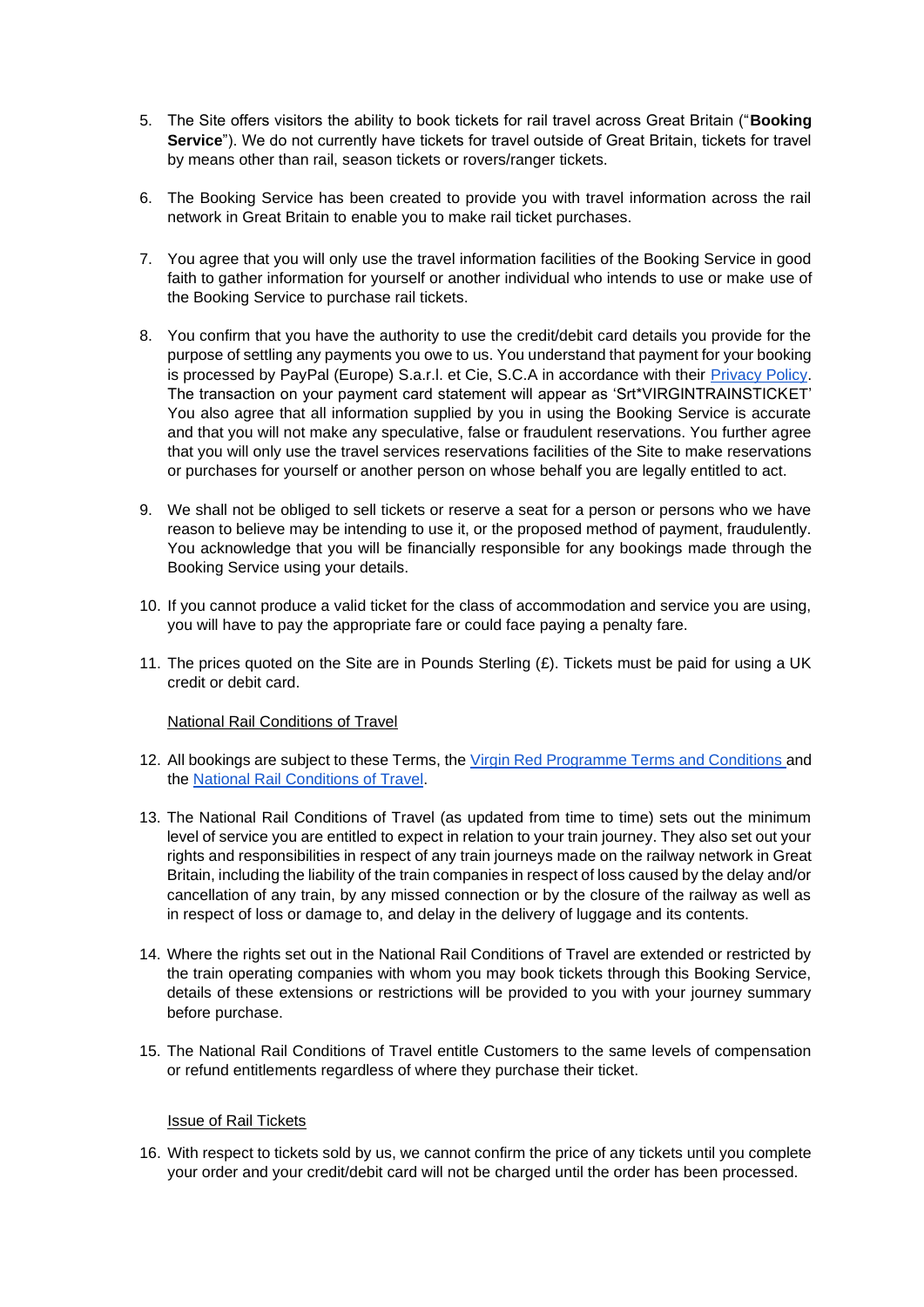- 17. When we have confirmed your booking by e-mail to your registered e-mail address, we will send your tickets or ticket collection number to you using the method you selected when you made your booking.
- 18. Please check your tickets when you receive them. If you believe that the tickets we have sent you do not meet the information you provided at the time of booking through our Booking Service, please contact us on 0333 241 9128. You must ensure that you are in possession of the tickets booked before you board the train. If you cannot produce a valid ticket for the class of accommodation and service that you are using, you will have to pay the appropriate fare on the train and a penalty fare may also be payable. We, the train operating company and the ticket inspector reserve the right to refuse to accept your ticket to the extent that it is unsatisfactorily displayed or to the extent that we or they have reason to suspect that a fraudulent use of booking confirmation, transfer to a different person, or other abuse or reproductions, copies or counterfeits of any ticket are in circulation.

#### Collecting your tickets

- 19. There are various options available to you when collecting your tickets. The options offered for your booking may differ depending on various factors, including ticket type, train operator, method of purchase and whether or not there is sufficient time to reliably post your tickets. The options available may include:
	- a. Collection at the station for many bookings we allow you to collect tickets from a range of stations. You must allow sufficient time to collect your tickets before boarding the train. You must have your ticket collection reference, and a valid UK credit or debit card as identification. You should note any special collection instructions given during the booking process, for example, the station opening hours. If you are unable to collect your tickets (for example due to the ticket machine(s) being out of service) you should contact the station staff for further assistance. If there are no staff at the station, you should board your booked train, and make yourself known to the on-train staff at the earliest possible opportunity.
	- b. Print at home for some bookings we allow you to print your ticket. You must ensure that you print the ticket clearly on A4 paper and carry the ticket with you when you travel. Tickets are only valid when accompanied by the correct identification selected whilst making the booking. Tickets are non-transferable and you must ensure that no one else is able to obtain and/or print a copy of your ticket. Some train operating companies apply additional restrictions to the use of Self Print – you must note any additional restrictions notified during the booking process.
	- c. e-Tickets for some bookings we allow you to travel with paperless tickets delivered to your mobile phone ("**e-Tickets**"), booked through the Site. It is your responsibility to ensure that you carry your mobile phone on the relevant journey and that your phone is charged, functional and that you are able to display the ticket for inspection when you travel. Due to the wide variety of mobile phone handsets and networks we are unable to offer technical support or assistance. You may incur data usage charges from your mobile phone operator for downloading an e-Ticket. You should check with your network provider as to what charges may apply. It is your responsibility to ensure that you can access the e-Ticket even when offline, as the Virgin Trains Ticketing app only operates through a data or Wi-Fi connection. For identification purposes you must also carry the credit/debit card used to make the booking (if e-Tickets have been booked for more than one passenger, all passengers should travel together and the lead passenger must carry the credit/debit card used to make the booking). We shall not provide duplicate or replacement e-Tickets. The e-Ticket must be stored on your mobile phone until the date and time of travel and such safekeeping shall be your